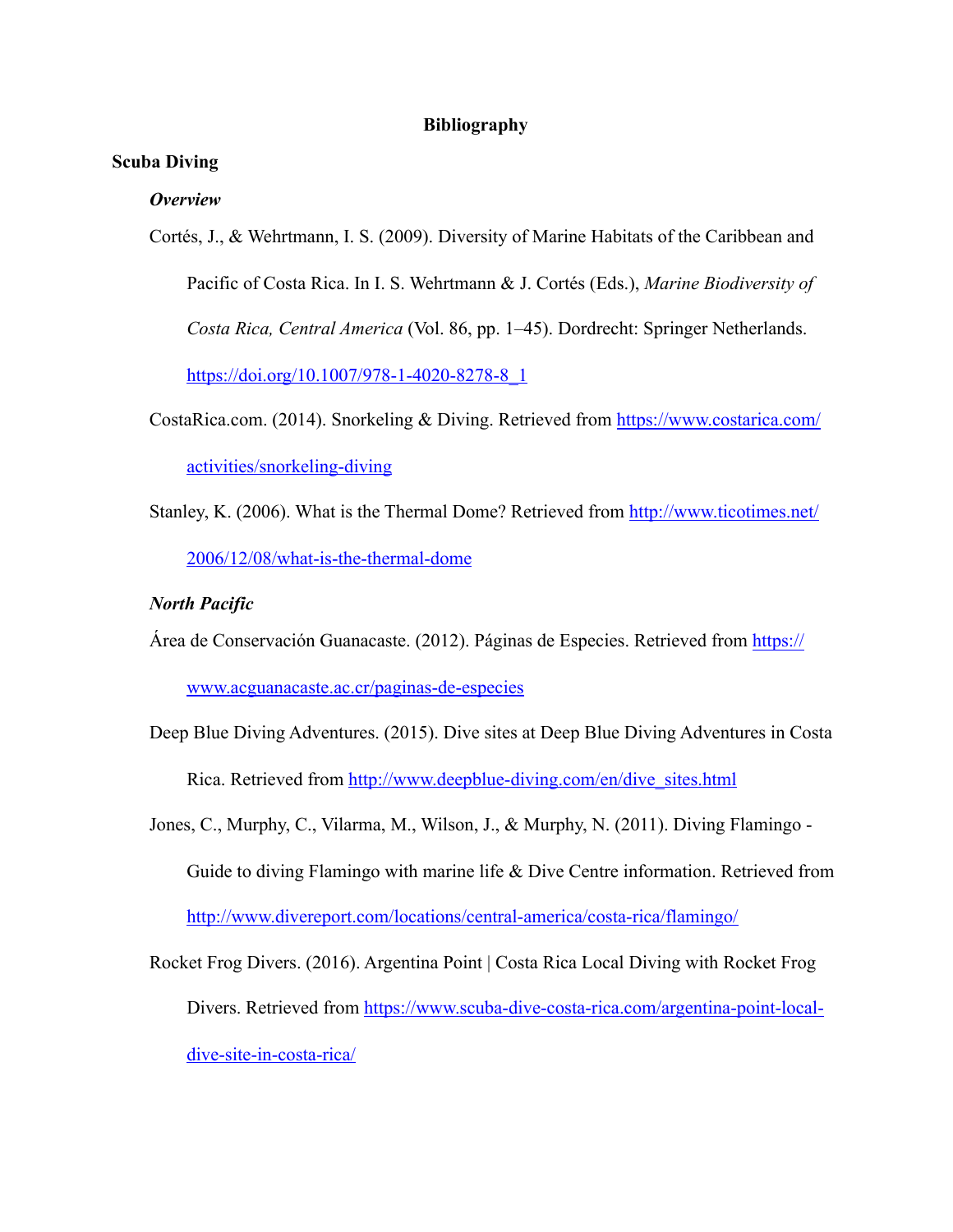- Rocket Frog Divers. (2016). Shark Shallows | Local Dive Site in Guanacaste Costa Rica. Retrieved from <https://www.scuba-dive-costa-rica.com/shark-shallows/>
- Rocket Frog Divers. (2016). Tortuga | Local Dive Site | Shark Diving in Costa Rica. Retrieved from [https://www.scuba-dive-costa-rica.com/tortuga-shark-diving-in-costa](https://www.scuba-dive-costa-rica.com/tortuga-shark-diving-in-costa-rica/)[rica/](https://www.scuba-dive-costa-rica.com/tortuga-shark-diving-in-costa-rica/)
- Summer Salt. (2011). Whale- and Dolphin-Watching. Retrieved from [http://www.summer](http://www.summer-salt.com/excursions/whale-and-dolphin-watching)[salt.com/excursions/whale-and-dolphin-watching](http://www.summer-salt.com/excursions/whale-and-dolphin-watching)
- UNESCO World Heritage Centre. (2017). Area de Conservación Guanacaste. Retrieved from<http://whc.unesco.org/en/list/928/>

## *Central Pacific*

Herradura Divers (2015). Playa Herradura-Costa Rica. Retrieved from [http://](http://www.herraduradivers.com/sites.html)

[www.herraduradivers.com/sites.html](http://www.herraduradivers.com/sites.html)

McCabe, G. (2012). Tambor Dive Sites-Montezuma Costa Rica. Retrieved from [http://](http://www.montezumabeach.com/tambor-dive-sites/)

[www.montezumabeach.com/tambor-dive-sites/](http://www.montezumabeach.com/tambor-dive-sites/)

- McCabe, G. (2012). Tortuga Island Dive Sites « Montezuma Costa Rica. Retrieved from <http://www.montezumabeach.com/tortuga-island-dive-sites/>
- Oceans Unlimited (2015). Scuba Diving Manuel Antonio, Costa Rica. Retrieved from [http://](http://www.scubadivingcostarica.com/scuba-diving-costa-rica/scuba-diving-manuel-antonio/) [www.scubadivingcostarica.com/scuba-diving-costa-rica/scuba-diving-manuel-antonio/](http://www.scubadivingcostarica.com/scuba-diving-costa-rica/scuba-diving-manuel-antonio/)

# *South Pacific*

Brown, W. (2015). Discover the World of Aggressor. Retrieved from<https://aggressor.com/>